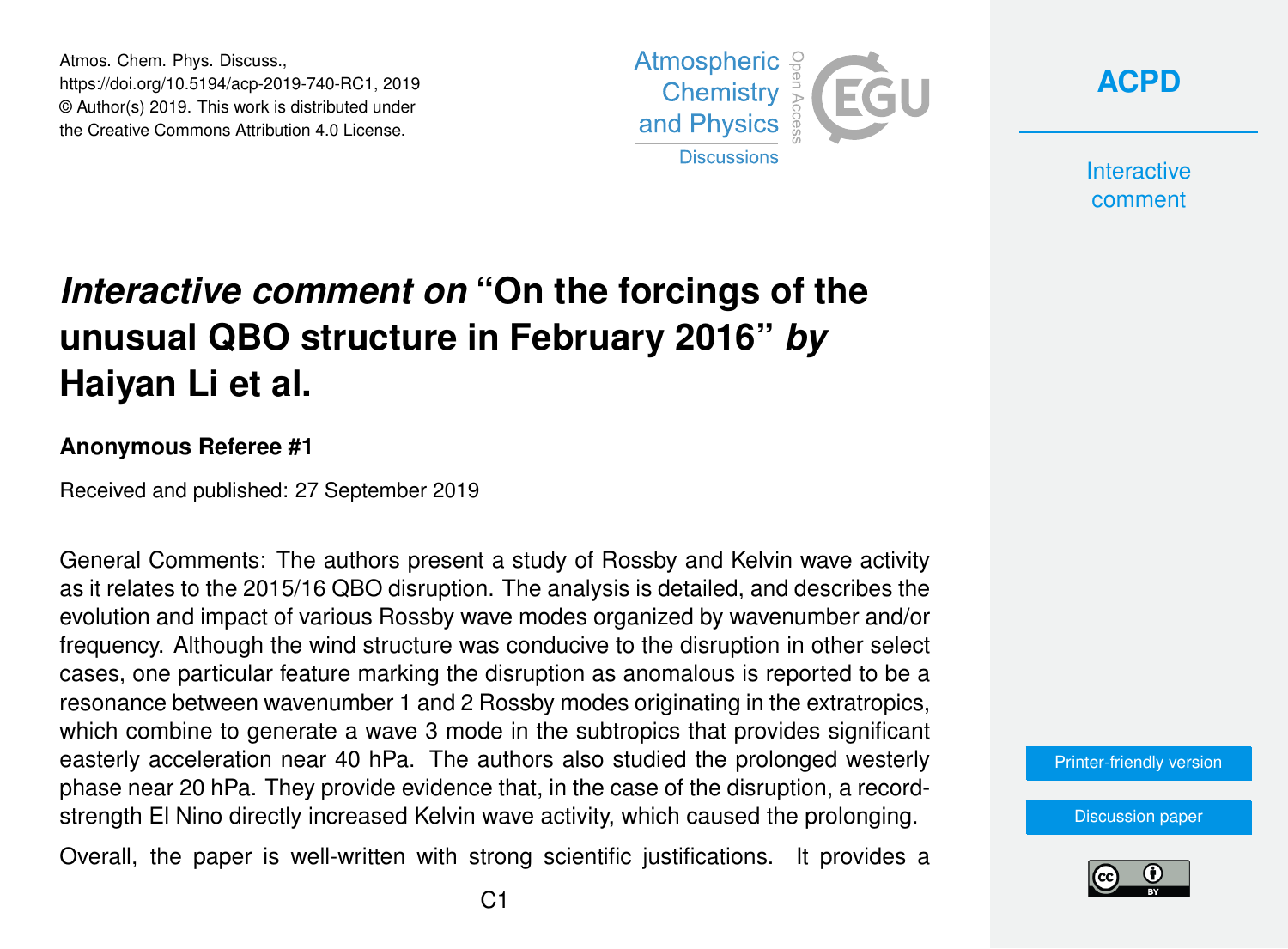uniquely detailed look at the wave activity surrounding the QBO disruption. I have just some minor concerns with specific results, which I have written below.

Specific Comments: Line 268 - All components of a Rossby wave packet do not necessarily travel together since the Rossby wave is dispersive.

Line 300 - It seems somewhat contrived to choose the 0.066/day peak to discuss the W3 being locally generated when that is not the frequency with the strongest power. Where does the power at 0.055/day come from?

Line 303 - I am also somewhat unclear on the following: you claim that a combination of the fast W2 (momentum flux Fig. 10c) and slow W1 (amplitude Fig. 10e) create the slow W3. When you say fast W2 are you talking about the w0520 Rossby wave? The 0.033/day frequency implies a period of 30 days, which is inconsistent with your "fast W2" resonance theory. Can you elaborate?

Line 350- Enhanced with respect to what? The previous winter? Of course the Kelvin wave activity depends on the wind structure. There are no Kelvin waves here until February because the winds are too strong westerly. The general tropospheric Kelvin wave activity looks to be lower than the previous winter too.

Line 356 - Again, is the Kelvin wave momentum flux "enhanced" just because Kelvin waves can propagate into this region of weak westerlies? If yes, this is not surprising.

Line 360 - This is not necessarily true. Kelvin waves can propagate through westerly flow as long as their phase speed is greater than the flow speed. So the fact that the westerlies are weak in this case allows them to do so.

Line 374 - In the standard QBO paradigm, increased Kelvin wave activity causes descent of the westerlies, because the waves accelerate the flow below their critical level, which in turn lowers the critical level, and so on. Why in this case does the increased Kelvin wave activity not promote descent?

Line 394 - There are a few studies to have linked Kelvin wave activity to El

## **[ACPD](https://www.atmos-chem-phys-discuss.net/)**

**Interactive** comment

[Printer-friendly version](https://www.atmos-chem-phys-discuss.net/acp-2019-740/acp-2019-740-RC1-print.pdf)

[Discussion paper](https://www.atmos-chem-phys-discuss.net/acp-2019-740)